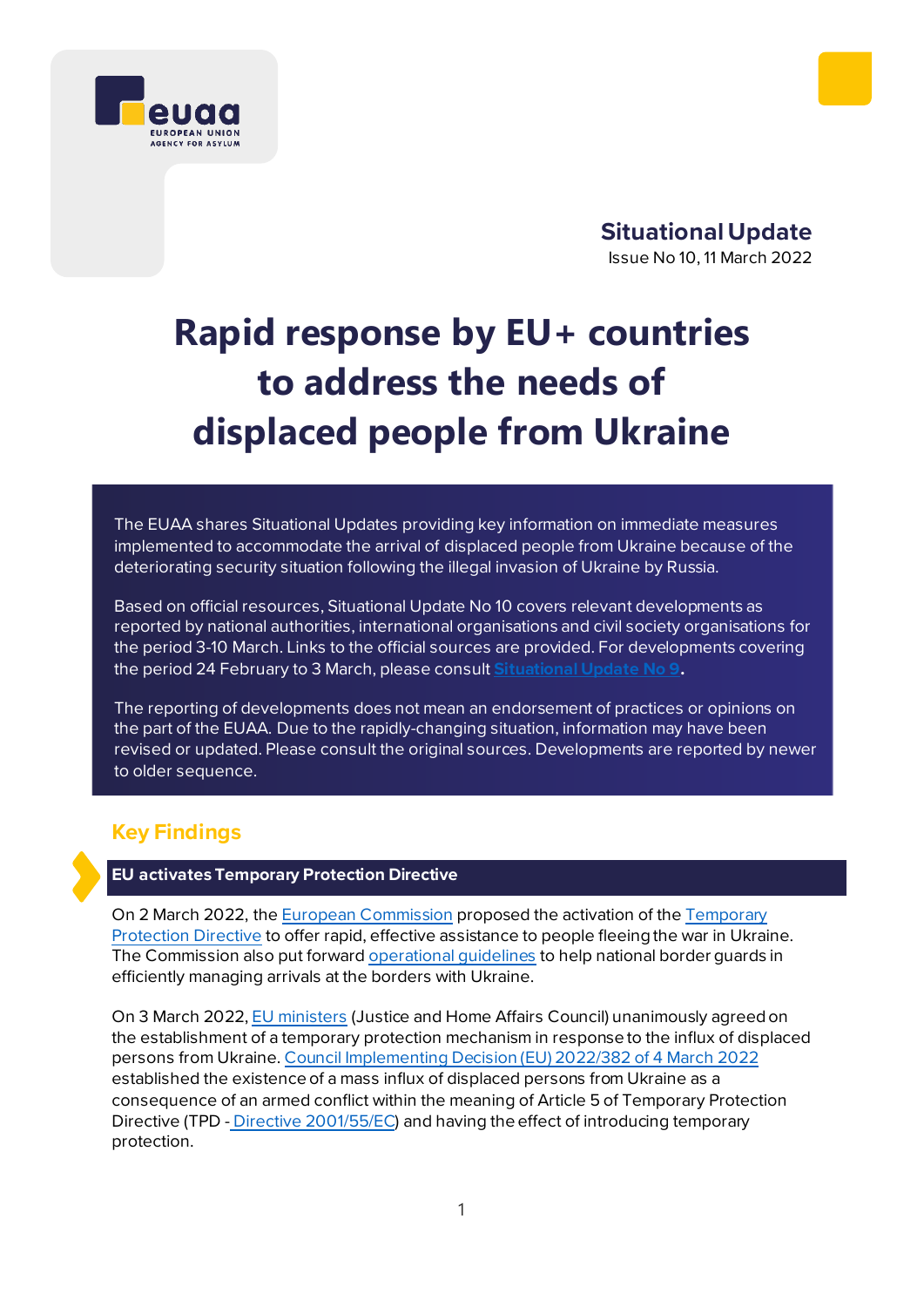The Temporary Protection Directive applies in all EU Member States except Denmark. It doesn't apply in non-EU Schengen states (Switzerland, Norway, Liechtenstein and Iceland) – those countries may apply their own similar national provisions

The decision defines the persons to whom the temporary protection applies. It also foresees cooperation and monitoring under the European Commission with EU agencies (the EUAA, Frontex and Europol). In addition, it is envisaged that the EU will provide operational support. Member States have agreed in a statement that they will not apply Article 11 of the TPD on take back requests under the Dublin procedure.

In addition, the European Commission already published on 10 March [Information for people](https://ec.europa.eu/info/strategy/priorities-2019-2024/stronger-europe-world/eu-solidarity-ukraine/eu-assistance-ukraine/information-people-fleeing-war-ukraine_en)  [fleeing the war in Ukraine](https://ec.europa.eu/info/strategy/priorities-2019-2024/stronger-europe-world/eu-solidarity-ukraine/eu-assistance-ukraine/information-people-fleeing-war-ukraine_en) to ensure consistency in the provision of information and the implementation of the TPD among Member States.

Th[e EU Justice and Home Affairs Agencies](https://euaa.europa.eu/news-events/joint-statement-eu-justice-and-home-affairs-agencies-ukraine), including the EUAA, reaffirmed their support to the work of the EU institutions and Member States as they help Ukraine and its people now that war once again touches Europe. In this context, EUAA has defined its areas of support and implementing activities as reflected below:



UNHCR also issued [Situation Flash Updates](https://data2.unhcr.org/en/documents/details/91208), covering operational needs, responses and information on access to territory.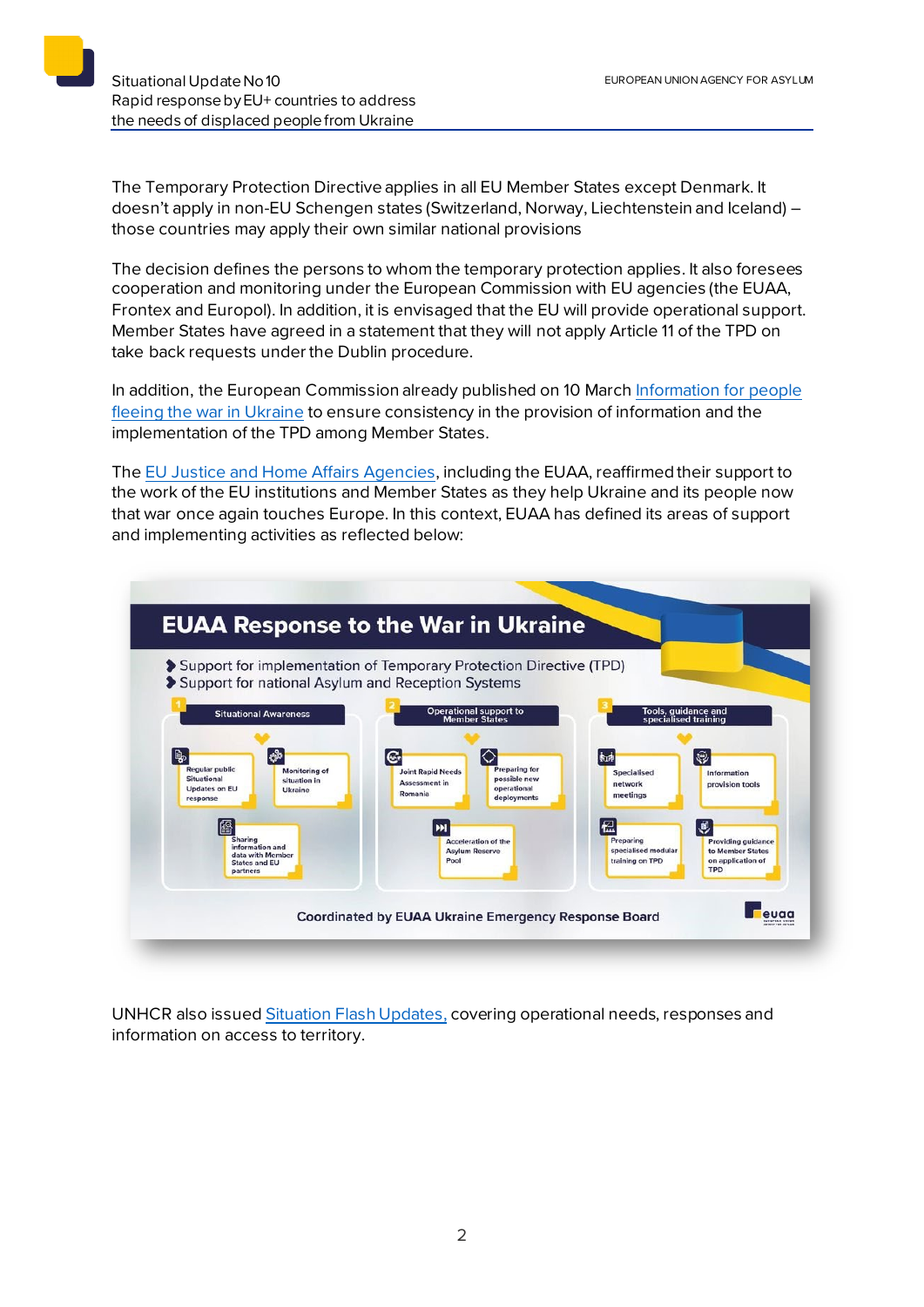### **EU Member States introduce legislationto implement measures for temporary protection**

Hungary and Slovakia were among the first countries to adopt temporary protection for displaced persons from Ukraine, while other border or neighbouring countries, e.g. Poland, Latvia and Estonia, enabled unrestricted access based on short- or long-term visa schemes (*see [Situational Update No 9](https://euaa.europa.eu/sites/default/files/publications/2022-03/2022_situational_update_9_Ukraine_EN_1.pdf)*).

Following the Council decision of 4 March 2022, legislative measures are being enacted to enable the activation of temporary protection at the national level and ensure immediate support to Ukrainian citizens arriving in EU+ countries. Countries also regulate relevant procedural aspects, such as registration for temporary protection, rights, aid and other benefits.

In Czechia, th[e government](https://www.mvcr.cz/clanek/od-zitrka-plati-nova-pravidla-pro-registraci-ukrajincu-pomohou-preplnenym-krajskym-centrum.aspx) adopted a bill that regulates temporary protection to align with the activated European system of temporary protection.

- The [government of Romania](https://gov.ro/ro/media/comunicate/informatie-de-presa-privind-acte-normative-aprobate-in-edinta-guvernului-romaniei-din-7-martie-2022&page=1) adopted an emergency ordinance with measures for the implementation of the Temporary Protection Directive. Given the evolution of events in Ukraine, solutions have been established to ensure rights to education, health, work, child protection, and the protection of persons with disabilities. The approved Emergency Ordinance also includes measures to facilitate and encourage civil society organisations, the private sector and individuals to continue to make donations for the benefit of Ukrainian refugees, and for international organisations to have a simpler mechanism for cooperation.
- $\mathbf \Omega$ The [Polish government](https://www.gov.pl/web/mswia/rzad-przyjal-specustawe-dotyczaca-pomocy-dla-uchodzcow-z-ukrainy) adopted a bill on aid for refugees from Ukraine which was submitted to the [parliament \(Sejm\)](https://www.sejm.gov.pl/Sejm9.nsf/PrzebiegProc.xsp?id=9B9CF6ACD09F2BA8C12587FE005B5C89) to regularise the stay of all Ukrainian citizens registered by the Border Guard for 18 months, with the possibility of extension. The registration procedure and issuance of a PESEL (national personal identification) number at the commune office were simplified. In addition, a new institution called "temporary guardian" was established in the special act to make it legally possible to transfer the care of children arriving to people with whom they came, such as educators from orphanages or extended families.
	- The [Estonian government](https://broneering.politsei.ee/) issued an order on granting temporary protection which entered into force on 9 March 2022.
	- [In Greece,](https://migration.gov.gr/en/energopoieitai-to-kathestos-prosorinis-prostasias-ektopismenon-atomon-apo-tin-oykrania%ef%bf%bc/) the Ministry of Migration and Asylum issued a Ministerial Decision on the activation of temporary protection for Ukrainians. Within 90 days, displaced persons from Ukraine will be provided by the Asylum Service with temporary protection of 1 year with the right to access the labour market and medical care in accordance with the TPD.
		- The [Swedish Migration](https://www.migrationsverket.se/English/About-the-Migration-Agency/The-situation-in-Ukraine.html) Agency shared information on the procedure to be followed for temporary protection, particularly for registration.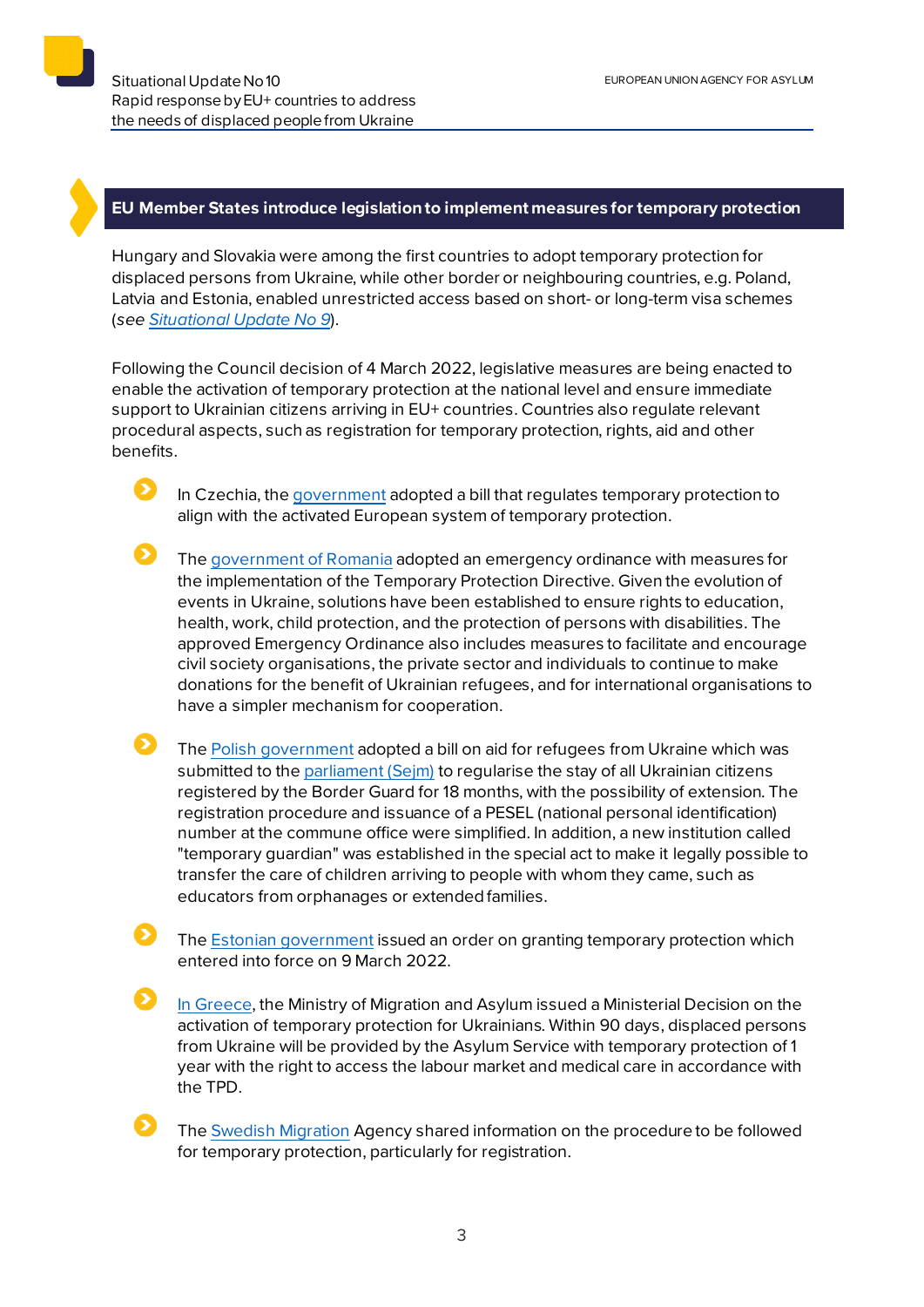The Danis[h Ministry for Immigration and Integration and the Ministry of Employment](https://uim.dk/nyhedsarkiv/2022/marts/invitation-til-doorstep-efter-moede-om-ukraine-med-arbejdsmarkedets-parter/) develop a plan for Ukrainians to access the labour market. The plan is expected to be announced after 4 March 2022.



Ð

[Slovakia](https://www.minv.sk/?tlacove-spravy&sprava=poziadat-o-docasne-utocisko-mozno-aj-vo-velkokapacitnych-centrach-v-humennom-michalovciach-a-v-bratislave) shared updates on procedural arrangements for temporary protection.

New registration centres, service desks and online systems were established to address the specific needs of displaced people from Ukraine.

[Slovakia](https://www.minv.sk/?tlacove-spravy&sprava=pri-ziadosti-o-docasne-utocisko-mozno-vyuzit-elektronicky-registracny-formular) launched an electronic registration form to speed up administrative processes. After filling in the electronic form for [temporary protection](https://portal.minv.sk/.../ecu_elektronicke_sluzby/ECU-UA) registration, applicants need to present at the Bureau of Border and Foreign Police of the Presidium of the Police Force or to the large-capacity registration centres. For a minor, [the declaration](https://www.minv.sk/?hlasenie-pobytu-1&subor=437458) is submitted by the legal representative. [A certificate of](https://www.minv.sk/swift_data/source/images/docasne-utocisko-vzor-dokladu.pdf)  [temporary pr](https://www.minv.sk/swift_data/source/images/docasne-utocisko-vzor-dokladu.pdf)otection will be issued.

Similarly, Estoni[a launched an online platform](https://broneering.politsei.ee/) to book appointments in order to apply for international protection. Times can be booked in six differen[t PBGB](https://www.politsei.ee/et/juhend/info-seoses-ukraina-sojaga/ajutine-kaitse-ukraina-kodanikele-ja-nende-pereliikmetele) services all over Estonia. The services are located in Tallinn on Tammsaare and Pinna Streets and in Tartu, Jõhvi, Rakvere and Pärnu police stations. The PBGB also plans to set up mobile processing points in accommodation facilities for war refugees arriving from Ukraine. Information on this can be found at the accommodation on site.

 $\mathbf{\Omega}$ As of 10 March 2022, a crisis measure of th[e Ministry of the Interior](https://www.mvcr.cz/clanek/od-zitrka-plati-nova-pravidla-pro-registraci-ukrajincu-pomohou-preplnenym-krajskym-centrum.aspx) in Czechia came into force, which will help to better distribute the burden in the registration of newlyarrived Ukrainians. In this regard, new rules for the registration of persons fleeing Ukraine are introduced. The new rules foresees 30 days for registration or the possibility for state authorities to determine a specific place to register or apply for a special visa. The Ministry of the Interior, police and firefighters will also have the right to determine where new refugees should register or apply for a special visa, if necessary, for example at the Aliens Police, the Ministry of the Interior's Asylum and Migration Policy Counter or a specific regional assistance centre.

The Finnish Immigration Servic[e published instructions](https://migri.fi/tilapainen-suojelu) on how to apply for temporary protection.

In [Lithuania,](https://vrm.lrv.lt/lt/naujienos/pabegeliu-is-ukrainos-registracija-vykdys-dar-trys-centrai-didziuosiuose-miestuose) registration centers are already operating in Alytus, Marijampolė and Vilnius, while three additional centres will be created in Kaunas, Klaipėda and Šiaulia.

[SEF \(Portugal\)](https://twitter.com/ainterna_pt/status/1499796204737155074?cxt=HHwWhMCyrfasrNApAAAA) opened service desks for Ukrainian nationals

[Fedasil](https://www.fedasil.be/fr/actualites/accueil-des-demandeurs-dasile/accueil-des-ressortissants-ukrainiens) in Belgium adapted the registration and reception process for Ukrainian applicants [as of 7 March](https://info-ukraine.be/en/newsroom/temporary-protection) 2022. Registration is now organised by the Foreigners Office in the former Bordet Institute in Brussels.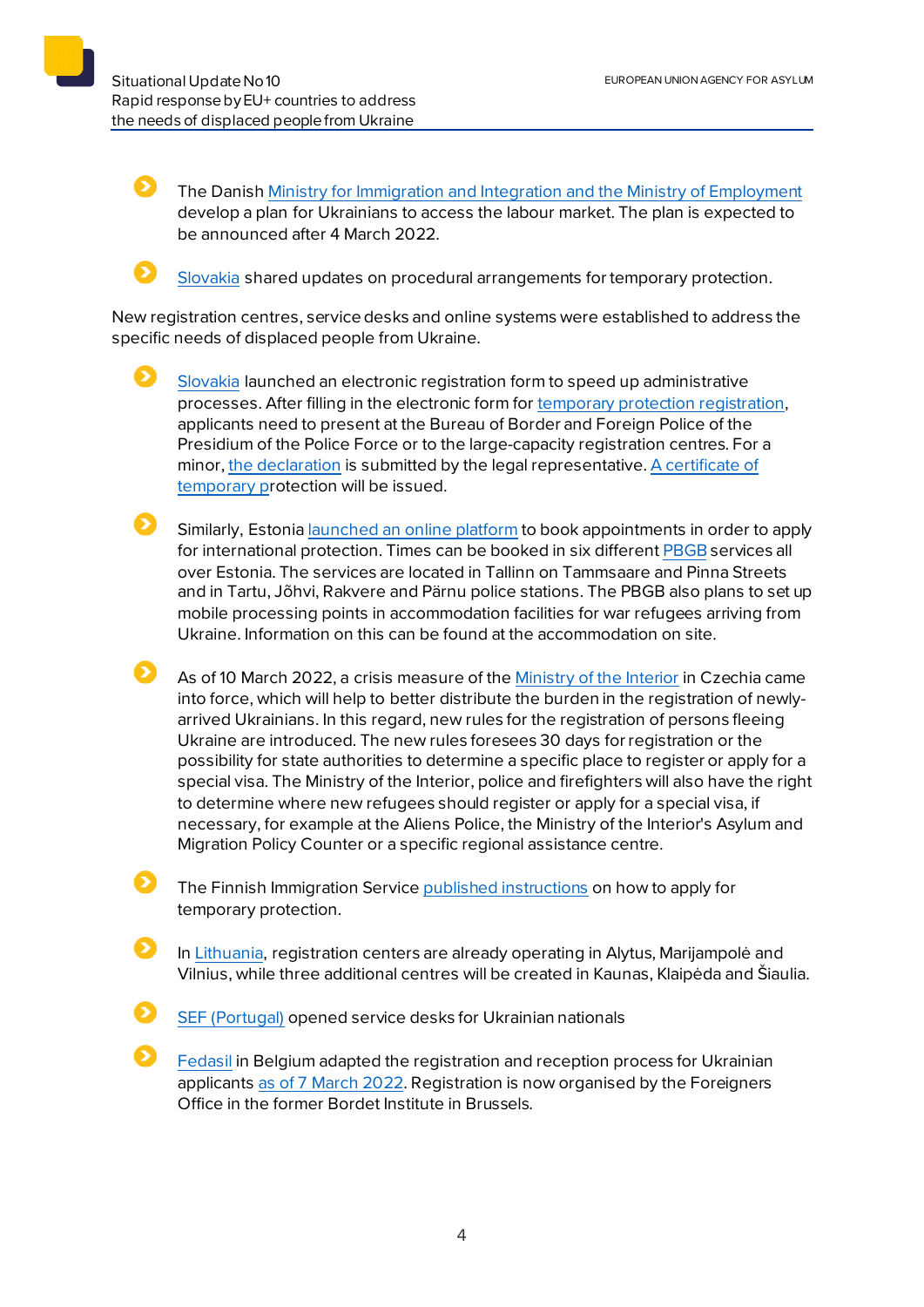#### **Crisis management mechanisms**

To address the increased and sudden arrival of displaced persons, several EU+ countries have activated crisis management mechanisms *(see* [Situational Update No 9\)](https://euaa.europa.eu/sites/default/files/publications/2022-03/2022_situational_update_9_Ukraine_EN_1.pdf).

 $\mathbf{\Omega}$ [Slovakia](https://www.minv.sk/?tlacove-spravy&sprava=situaciu-na-hraniciach-bude-koordinovat-nadrezortna-pracovna-skupina-ustredneho-krizoveho-stabu) established a supra-ministerial working group for the coordination of activities related to the influx of people from Ukraine.



[In Poland,](https://www.gov.pl/web/mswia/sluzby-mswia-i-wojewodowie-pomagaja-osobom-uciekajacym-z-ukrainy-przed-wojna) the Ministry of the Interior and Administration informed on the role of subordinate authorities in assisting Ukrainians.

In [Italy,](https://www.protezionecivile.gov.it/it/notizia/emergenza-ucraina-disponibile-lordinanza-sullaccoglienza-il-soccorso-e-lassistenza-alla-popolazione-ucraina) Civil Protection is coordinating actors involved in the reception and assistance of Ukrainians

## **Coordination platforms for various stakeholders**

The profound mobilisation of local communities is reflected in the generous offers for support by individuals and other private actors in kind and in cash. Various private and public partnerships are being created to address the urgent needs of displaced persons. From the very first days, dedicated platforms to coordinate offers and requests for support have been launched through national authorities in [Czechia,](http://www.nasiukrajinci.cz/?fbclid=IwAR264_ZcugmFEdsvBeMFnKqdt-dDEUZ24WH2OP0wS6t9CqYVMNS9_7QG9J0) [Latvia,](https://www.rs.gov.lv/lv/jaunums/par-atbalsta-ukrainas-iedzivotajiem-koordinesanu) [Poland](https://pomagamukrainie.gov.pl/) and [Slovakia.](https://pomocpreukrajinu.sk/) This example has been followed by other countries too.

In [Iceland,](https://www.stjornarradid.is/efst-a-baugi/frettir/stok-frett/2022/03/09/Opna-vefsidu-thar-sem-haegt-er-ad-skra-leiguhusnaedi-vegna-komu-flottafolks-fra-Ukrainu/) the Ministry of Social Affairs and Multicultural Centre has launched a website to offer housing to Ukrainians.

In Austria, people who could offer accommodation can register with the Federal Agency for Reception and Support Services [\(,](https://forms.office.com/pages/responsepage.aspx?id=tC5c9L4QGke1LGpmWx5y5_gur4SysFtHvA2gdtpnYclUNFdZNVdLWTc4RjNERE1FTzBYT1lUNUdTMC4u) indicating where the accommodation is located and how many people can be accommodated.

Similarly, [France](https://www.interieur.gouv.fr/actualites/communiques/situation-en-ukraine/marlene-schiappa-lance-plateforme-je-mengage-pour) launched a new platform "*Je m'engage pour l'Ukraine*", where Ukrainians can contact and get support from citizens and civil society organisations who offer support (for example for accommodation, language courses, food, translation, interpretation, administrative help, etc.).

The Ministry of Migration and Asylum in Greece launched th[e 'Help Ukraine'](https://migration.gov.gr/helpukraine/) initiative for voluntary contributions.

The Estonian government's Communication Office launched the platfor[m 'Help](https://kriis.ee/aita-ukrainat)  [Ukraine!'](https://kriis.ee/aita-ukrainat) to coordinate voluntary contributions from individuals, companies, agencies and local governments.

Belgium launched th[e Info-Ukraine website](https://www.info-ukraine.be/) which contains a section on voluntary offers.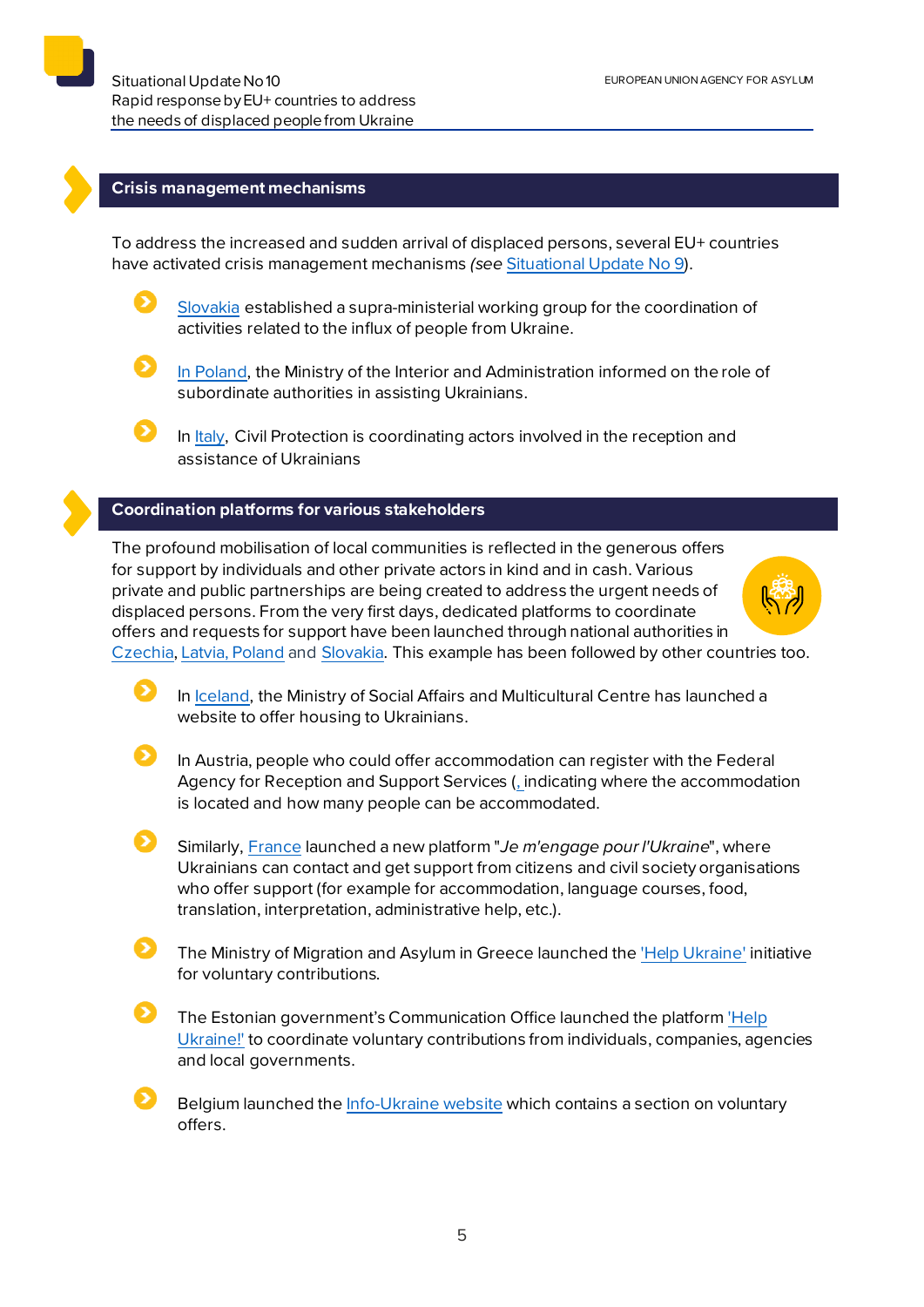[The Austrian Federal Ministry of the Interior](https://www.bmi.gv.at/news.aspx?id=4E7157476477666F5745673D) compiled a list of organisations in Ukraine's neighbouring countries that provide assistance and accept emergency supplies.

# **Establishment of reception points and emergency structures, and increasing existing capacity**



Ð

The establishment of reception points and emergency structures has been critical for border and neighbouring countries facing mass arrivals of displaced people from Ukraine. EU+ countries are enhancing capacity for long-term accommodation. [Croatia](https://mup.gov.hr/vijesti/u-hrvatsku-stiglo-190-izbjeglica-pripremamo-se-za-masovniji-val/288536) [Czechia,](http://www.suz.cz/informace-pro-nove-prichozi-obcany-ukrajiny/) [Finland,](https://migri.fi/en/-/finnish-immigration-service-closely-monitoring-situation-in-ukraine) [Denmark,](https://us.dk/nyheder/2022/marts/ukraine-faq/) [Estonia,](https://www.sotsiaalkindlustusamet.ee/et/uudised/eestisse-joudnud-esimesed-ukraina-sojapogenikud) [Greece,](https://migration.gov.gr/ukraina_ukr/) [Latvia](https://www.rs.gov.lv/lv/informacija-ukrainas-pilsoniem-kuri-izcelo-no-ukrainas-militara-konflikta-del) [Lithuania,](https://vrm.lrv.lt/lt/naujienos/vrm-kaip-vyks-karo-pabegeliu-is-ukrainos-priemimas) [Italy,](https://www.ansa.it/sito/notizie/mondo/2022/02/27/ucraina-oggi-il-cdm-su-energia-e-aiuti-militari-a-kiev_22f90df1-74c8-4d4f-b245-b74839582e90.html) [Poland,](https://www.gov.pl/web/mswia/minister-kaminski-wszystkim-naszym-ukrainskim-braciom-okazemy-solidarnosc-i-wsparcie)

[Romania,](https://www.facebook.com/departamenturgente/posts/371184541499380) [Slovakia](https://www.minv.sk/?tlacove-spravy&sprava=ministerstvo-vnutra-k-aktualnemu-dianiu-na-ukrajine) and [Sweden](https://www.migrationsverket.se/Om-Migrationsverket/Pressrum/Nyhetsarkiv/Nyhetsarkiv-2022/2022-02-24-Migrationsverket-har-okad-beredskap-efter-utvecklingen-i-Ukraina.html) have already announced such efforts (*see [Situational Update](https://euaa.europa.eu/sites/default/files/publications/2022-03/2022_situational_update_9_Ukraine_EN_1.pdf)  [No 9](https://euaa.europa.eu/sites/default/files/publications/2022-03/2022_situational_update_9_Ukraine_EN_1.pdf)*). Additional initiatives were implemented in the period under review.

[Fedasil](https://www.fedasil.be/fr/actualites/accueil-des-demandeurs-dasile/accueil-de-crise-molenbeek-pour-les-ukrainiens) in Belgium opened an emergency facility in Molenbeek. Displaced people from Ukraine are received pending their transfer to one of the Belgian municipalities that have offered longer-term accommodation. The site can currently accommodate up to 250 people. Ukrainians registered for temporary protectio[n at the Bordet](https://www.fedasil.be/fr/actualites/accueil-des-demandeurs-dasile/accueil-des-ressortissants-ukrainiens)  [registration centre](https://www.fedasil.be/fr/actualites/accueil-des-demandeurs-dasile/accueil-des-ressortissants-ukrainiens) may also receive emergency reception for one night – either at several hotels in Brussels or in the new reception centre located on rue Sebrechts in Molenbeek (100 beds are already available).

 $\bullet$ The Federal Agency for Reception and Support Services i[n Austria](https://www.bmi.gv.at/news.aspx?id=7377444259556F4164696B3D) has been coordinating emergency accommodation, shelters and established a [phone hotline](https://www.bbu.gv.at/ukraine) to accommodate Ukrainians. To date, 4,500 citizens offered accommodation to Ukrainians, which means that a total of 20,000 places could be available.

 $\bullet$ In the [Netherlands,](https://www.coa.nl/nl/nieuws/eerste-vluchtelingen-oekraine-harskamp) the COA and the municipality of Ede organised reception in Harskamp for Ukrainians who do not apply for international protection. In the longterm, the management of the location is foreseen to be taken over by the municipality. The facility has overall 950 places. However, on 8 March 2022, the [COA announced](https://www.coa.nl/nl/nieuws/opvang-harskamp-vol-dringend-nieuwe-opvanglocaties-nodig) that the Harskamp facility is full. Municipalities in the Netherlands were requested to create 50,000 places for Ukranians, and at the same time, the [COA](https://easo.sharepoint.com/sites/IDS-NLD/SitePages/The-COA-underlines-the-importance-of-coordinated-reception-management.aspx) would need an additional 7,000 places within its traditional reception system, noting the importance of coordinated reception management.

In [Italy,](https://www.interno.gov.it/it/notizie/profughi-ucraini-indicazioni-prefetti-sul-modello-accoglienza-e-sui-controlli-sanitari-accedere-alla-rete-cassai) the Civil Protection published a circular addressed to prefects on the reception model for Ukrainian refugees. It contains information on the health checks needed to access CAS and SAI reception facilities and indications on the reception model for Ukrainian refugees outlined by the Civil Protection Crdinances Nos 872 and 873 adopted by the head of the department after the declaration - until 31 December 2022 - of the state of emergency in relation to the need to ensure relief and assistance to the Ukrainian population on the national territory.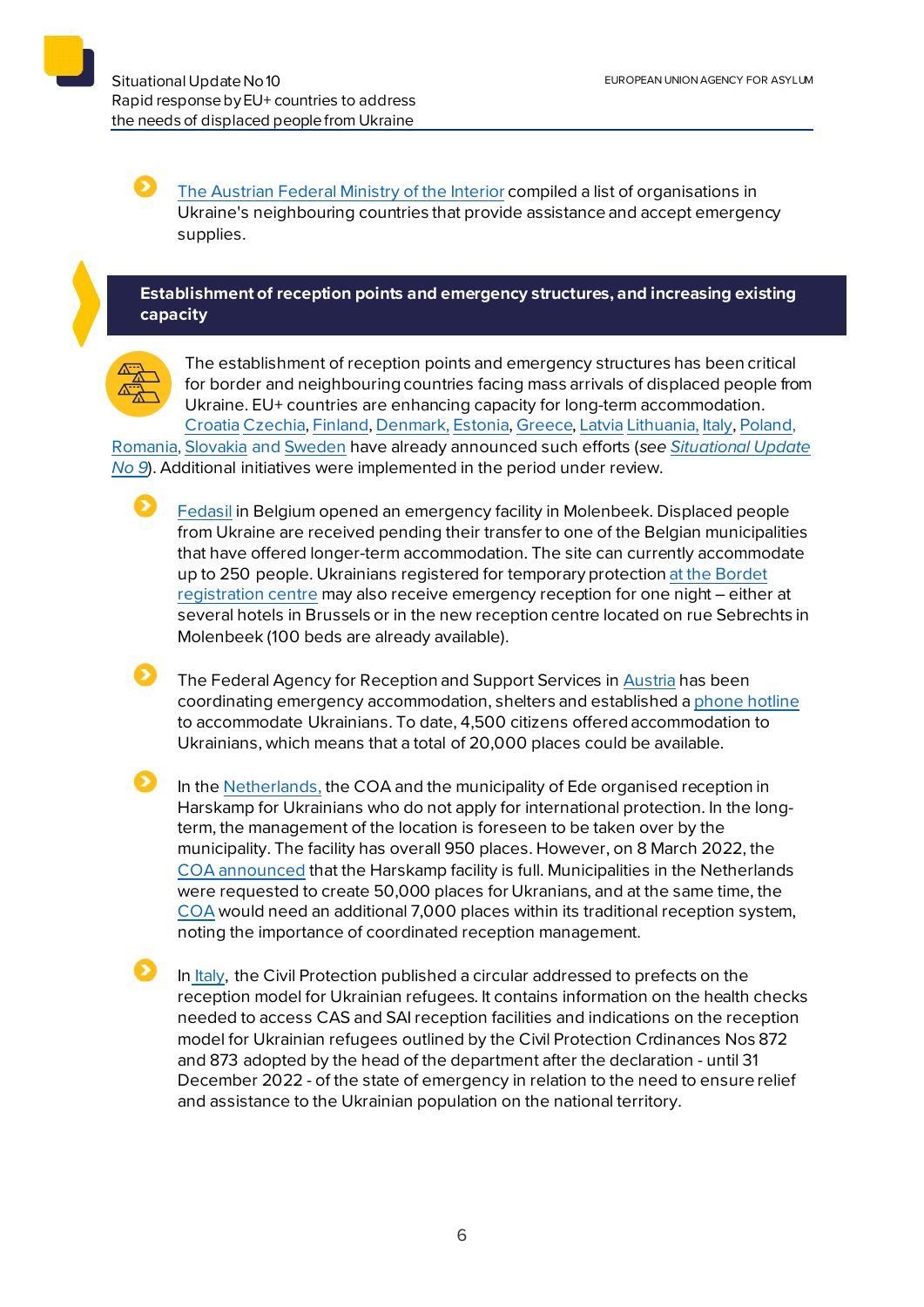51

The [UDI in Norway i](https://www.udi.no/nn/aktuelt/ankomster-av-ukrainske-flyktninger-til-norge/)ncreased the capacity of the national arrival centre in order to respond to the refugee flow from Ukraine. The Scandic Helsfyr Hotel is also part of the emergency services provided for the Oslo municipality, offering 1,000 places in 420 rooms. Due to the increasing number of asylum seekers coming from Ukraine, the [UDI](https://www.udi.no/en/latest/nye-avtaler-om-akuttinnkvartering/) made new agreements for around 8,000 emergency accommodation places.

The [Polish Ministry of the Interior and Administration](https://www.gov.pl/web/mswia/wiceminister-pawel-szefernaker-juz-prawie-800-tys-osob-ucieklo-przed-wojna-z-ukrainy-do-polski) shared an update on current structures for Ukrainians. Nationwide, 30 reception points have been opened. There are also additional, smaller points organised by local governments.

The [Estonian government's Communications Office](https://www.tallinn.ee/Sojapogenike-vastuvotukeskus-Tallinnas) shared information on the initial reception of Ukrainians. In total, four reception centres will be set up. Reception facilities carry out the initial procedures to assist people, including COVID-19 testing, registration, assessment of basic needs and, if necessary, referral to an accommodation facility. With the help of local governments, recreation areas have been created at the reception points, where there is a play area for children, books and toys to take away, an Internet point, food, etc. If necessary, clothing is provided to those arriving, and COVID-19 rapid tests are also guaranteed. The Social Insurance Board provides psychosocial crisis care to people at the reception point.

If a person is unable to find a place to live independently, the Social Insurance Board will refer him/her to an accommodation organised by the state. The Social Insurance Board stated that agreements with private accommodation establishments have been established all over Estonia to provide shelter for refugees for a short time. The current estimation for contracts is for a total of 44 accommodation establishments. Accommodation services are provided to people for about 1 month, after which the local government takes over with assistance.

In [Slovenia,](https://www.gov.si/novice/2022-03-05-javni-poziv-za-zagotavljanje-nastanitvenih-objektov-za-namen-pomoci-ob-resevanju-krize-v-ukrajini/) the Office for the Support and Integration of Migrants published a public call for the provision of accommodation.

- In [Lithuania,](https://vrm.lrv.lt/lt/naujienos/pabegeliu-is-ukrainos-registracija-vykdys-dar-trys-centrai-didziuosiuose-miestuose) once displaced persons are registered in one of the registration centres (see above), they may go to new temporary homes which are provided through the "Strong Together" platform or to premises offered by municipalities.
	- The [International Organization for Migration \(IOM\)](https://greece.iom.int/news/international-organization-migration-and-airbnborg-partner-support-those-fleeing-ukraine) and Airbnb.org have announced their partnership to connect people fleeing from Ukraine to free, short-term housing in Poland, Moldova, Romania, Hungary and Slovakia. Airbnb.org committed to offer free, temporary housing for up to 100,000 refugees fleeing Ukraine, and to date, more than 15,000 hosts have signed up through Airbnb.org to offer their homes for free or at a discount around the world.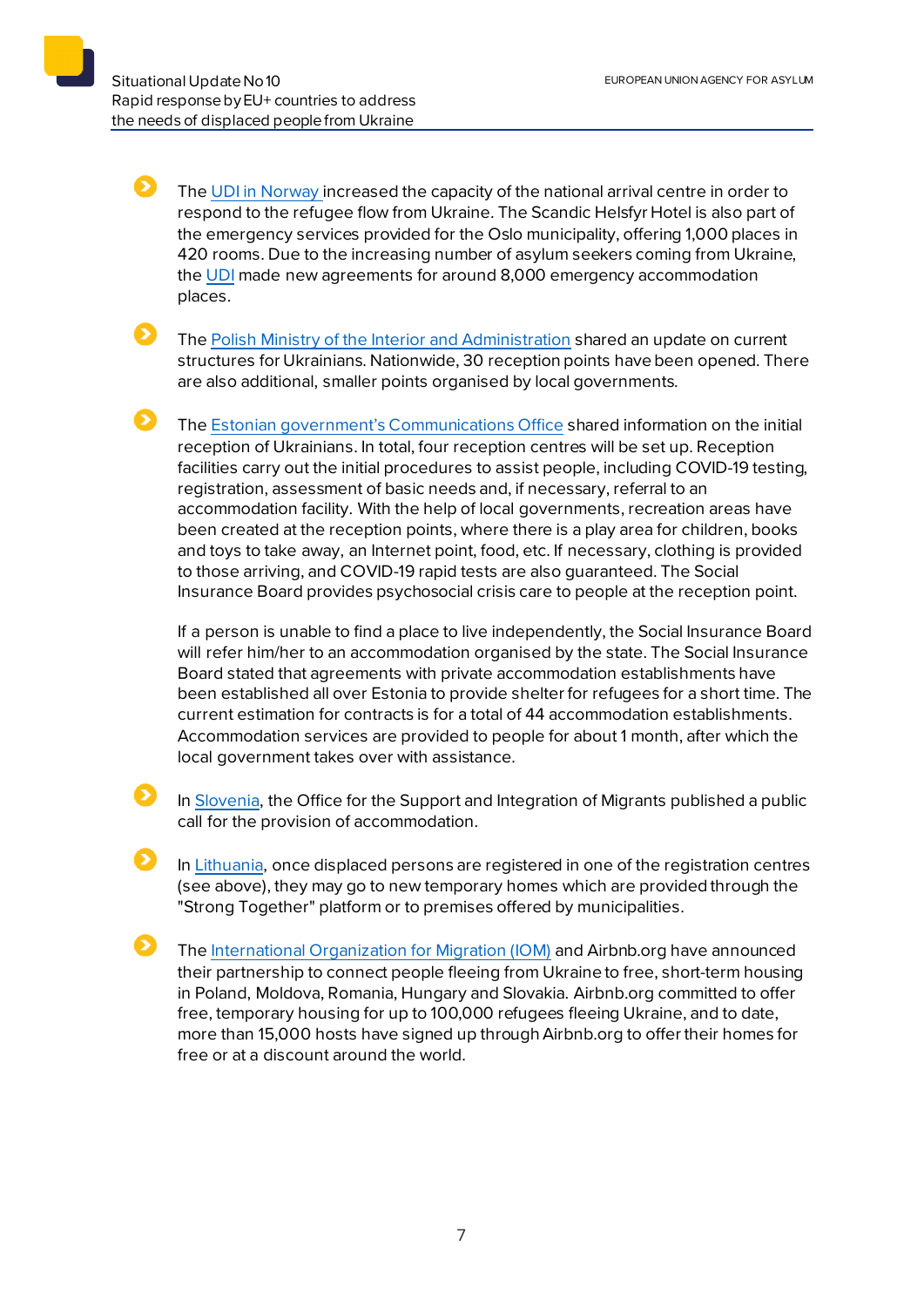#### **Information provision**

Information provision has been fundamental for displaced people to understand their rights, practicalities and procedures to be followed. Border and neighbouring countries provide information directly at border crossings or main points of arrival, such as train and airport stations, while the majority of EU+ countries have launched new phone lines and websites, including dedicated areas for questions and answers (*see [Situational Update No 9](https://euaa.europa.eu/sites/default/files/publications/2022-03/2022_situational_update_9_Ukraine_EN_1.pdf)*). From 3 March 2022 onwards, additional initiatives have been implemented.

- 6 In [Portugal](https://www.portugal.gov.pt/pt/gc22/comunicacao/noticia?i=governo-lanca-plataforma-digital-portugal-for-ukraine), a [new website](https://portugalforukraine.gov.pt/) gathers all essential information and services for Ukrainian nationals with details on how to apply for temporary protection. Information leaflets about Portuguese protection to displaced Ukrainians are also available [here.](https://portaldiplomatico.mne.gov.pt/servicos/servicos-informativos/ucrania)
	- The Civil Protection Department published a leaflet with information for Ukrainians coming to [Italy,](https://www.protezionecivile.gov.it/it/notizia/online-una-scheda-con-le-informazioni-utili-i-cittadini-ucraini-arrivo-italia-0) particularly on health measures due to the COVID-19 pandemic, accommodation and the regularisation of stay.
- Belgium launched th[e Info-Ukraine website](https://www.info-ukraine.be/) which provides information to Ukrainians arriving in the country.
- Following a request by th[e Finnish Immigration Service](https://migri.fi/-/punainen-risti-tarjoaa-maahanmuuttoviraston-tukena-tietoa-ukrainan-kriisista-karsivien-auttamisesta), the Finnish Red Cross has set up a nationwide information desk to answer questions and gather information on the assistance provided to those affected by the conflict in Ukraine. The info desk has a [dedicated online platform.](https://www.punainenristi.fi/ukrainainfo)
- The [IND in the Netherlands](https://ind.nl/en/ukraine/Pages/Coming-to-the-Netherlands-as-a-Ukrainian.aspx) launched a specific information site for Ukranians.
- The [NDGAP in Hungary](http://www.bmbah.hu/index.php?option=com_k2&view=item&id=1735:national-directorate-general-for-aliens-policing-information-for-people-fleeing-ukraine&Itemid=2108&lang=en) made information available in English for persons fleeing from Ukraine.
- The [Bulgarian Ombudsperson](https://www.ombudsman.bg/news/?page=1#middleWrapper) opened hotlines to provide free legal aid to Ukrainian nationals arriving in Bulgaria and information on other aspects, such as social services and access to health care.
	- New hotlines to provide information to Ukrainians were launched i[n Lithuania.](https://www.redcross.lt/informacija-karo-pabegeliams-ukrainos)
- The [Directorate of Immigration in Iceland](https://utl.is/index.php/um-utlendingastofnun/algengar-spurningar/upplysingar-fyrir-rikisborgara-ukrainu) published an information page for Ukrainian citizens.
- [Lithuania](https://vrm.lrv.lt/lt/naujienos/ukrainieciu-registracijos-centras-veiks-ir-vilniuje) established a Ukrainian Information Centre at Vilnius Airport, which will provide information to Ukrainians who cannot return to Ukraine and have arrived from other countries.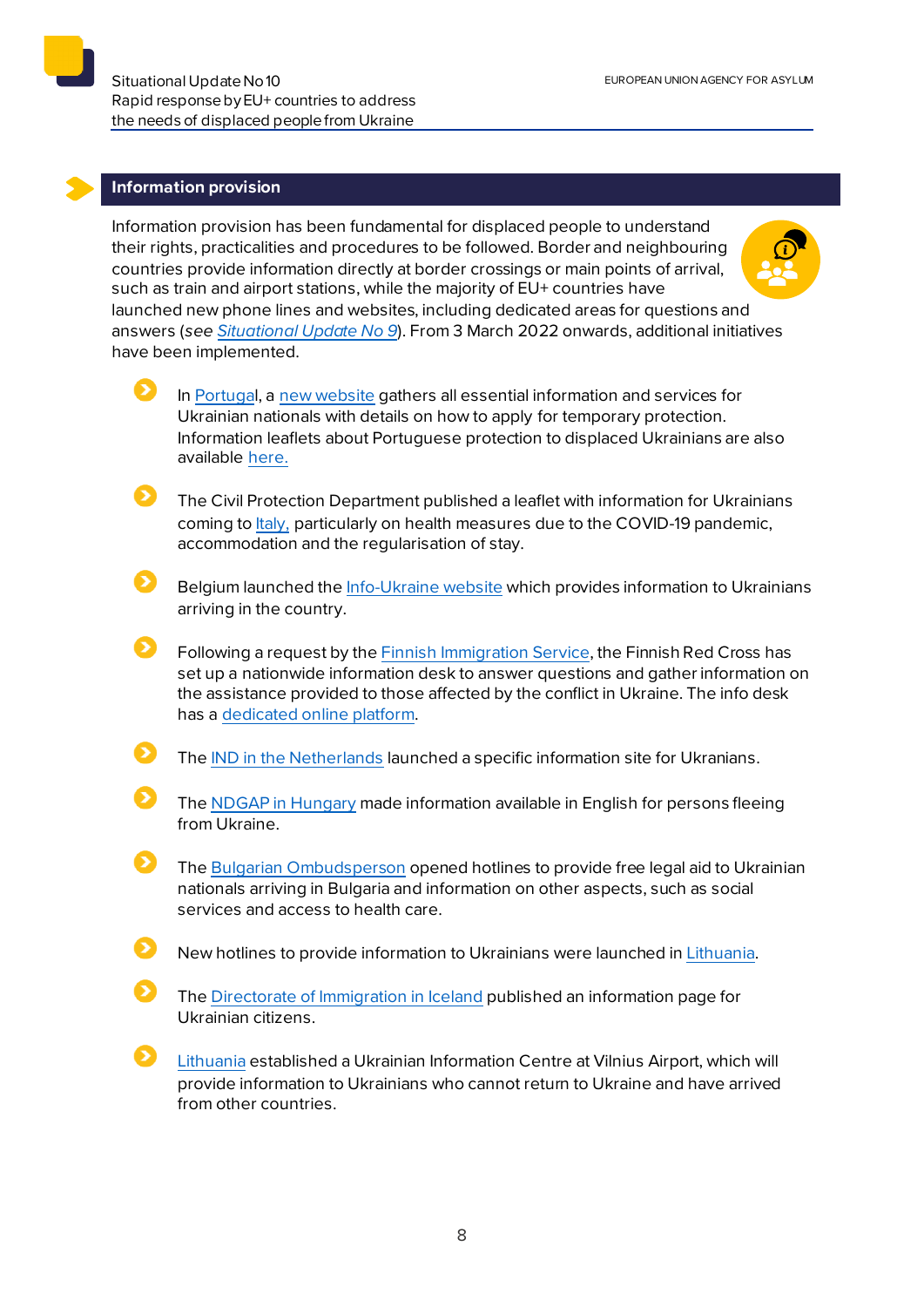

### **The impact of the situation in Ukraine on the asylum procedure**

The deterioration of the security situation in Ukraine and rapid developments in the country has had a direct impact on the asylum procedure in EU+ countries. Following the events of 24 February 2022, the processing of applications for Ukrainian nationals has been suspended i[n Belgium](https://www.cgra.be/en/news/situation-ukraine-freeze-processing-applications), [Denmark,](https://fln.dk/da/Nyheder/Nyhedsarkiv/2022/240220221) [Finland](https://migri.fi/en/-/finnish-immigration-service-closely-monitoring-situation-in-ukraine), [Italy a](https://caselaw.euaa.europa.eu/pages/viewcaselaw.aspx?CaseLawID=2403)nd [Spain.](https://caselaw.euaa.europa.eu/pages/viewcaselaw.aspx?CaseLawID=2404&returnurl=/pages/digest.aspx)



The suspension of decisions on asylum applications was announced in [Sweden](https://www.migrationsverket.se/English/About-the-Migration-Agency/The-situation-in-Ukraine.html).

In addition, EU+ countries have been removing Ukraine from national lists of safe countries of origin, for example in [Iceland](https://utl.is/index.php/en/list-of-safe-countries) and [Italy.](https://www.asgi.it/primo-piano/ucraina-tavolo-asilo-e-immigrazione-si-accolgano-i-profughi-della-guerra/)

# **Children**

EU+ countries have focussedtheir efforts on ensuring that children can access education by simplifying relevant procedures and providing them with a smooth integration into the school curriculum and languange learning, for example in [Portugal.](https://www.portugal.gov.pt/pt/gc22/comunicacao/noticia?i=escolas-portuguesas-estao-preparadas-para-receber-criancas-da-ucrania)

In order to ensure a safe environment, care and necessary assistance for children, a special child reception mechanism was developed i[n Lithuania,](https://socmin.lrv.lt/lt/naujienos/apie-i-lietuva-be-tevu-atvykstancius-vaikus-is-ukrainos-butina-pranesti). It sets out the actions of the institutions and the rules for cooperation. According to this system, municipalities,NGOs and private persons must notify the State Service for the Protection and Adoption of the Rights of the Child or its territorial division about children arriving in Lithuania. Notification is not required when children arrive with their parents or guardians.

#### **The trends in numbers**

The following incoming flows were reported by national authorities. With the evolving situation, the data are continuously being updated.

Since the introduction of the Temporary Protection Status on 4 March 2022[, Belgium](https://www.fedasil.be/fr/actualites/accueil-des-demandeurs-dasile/accueil-de-crise-molenbeek-pour-les-ukrainiens) has registered 699 Ukrainian refugees, out of which 247 requested and received accommodation through Fedasil.

Registered asylum applications from Ukrainian citizens in the last 7 days are provided by the [UDI in Norway.](https://www.udi.no/en/statistics-and-analysis/statistics/registrerte-asylsoknader-fra-ukrainske-borgere-de-siste-syv-dager-2022/#undefined)

On 9 March 2022, 1,462 requests for temporary protection have been registered in [Hungary.](http://www.bmbah.hu/index.php?option=com_k2&view=itemlist&layout=category&task=category&id=6&lang=en) According to th[e government's updates](https://abouthungary.hu/news-in-brief/nearly-180-000-refugees-arrive-in-hungary-by-tuesday), as of 8 March 2022:

- 178,894 people entered Hungary through one of the five border crossings with Ukraine.
- The Hungarian disaster management authority has so far provided accommodation to 3,252 people, of which 1,780 are children.